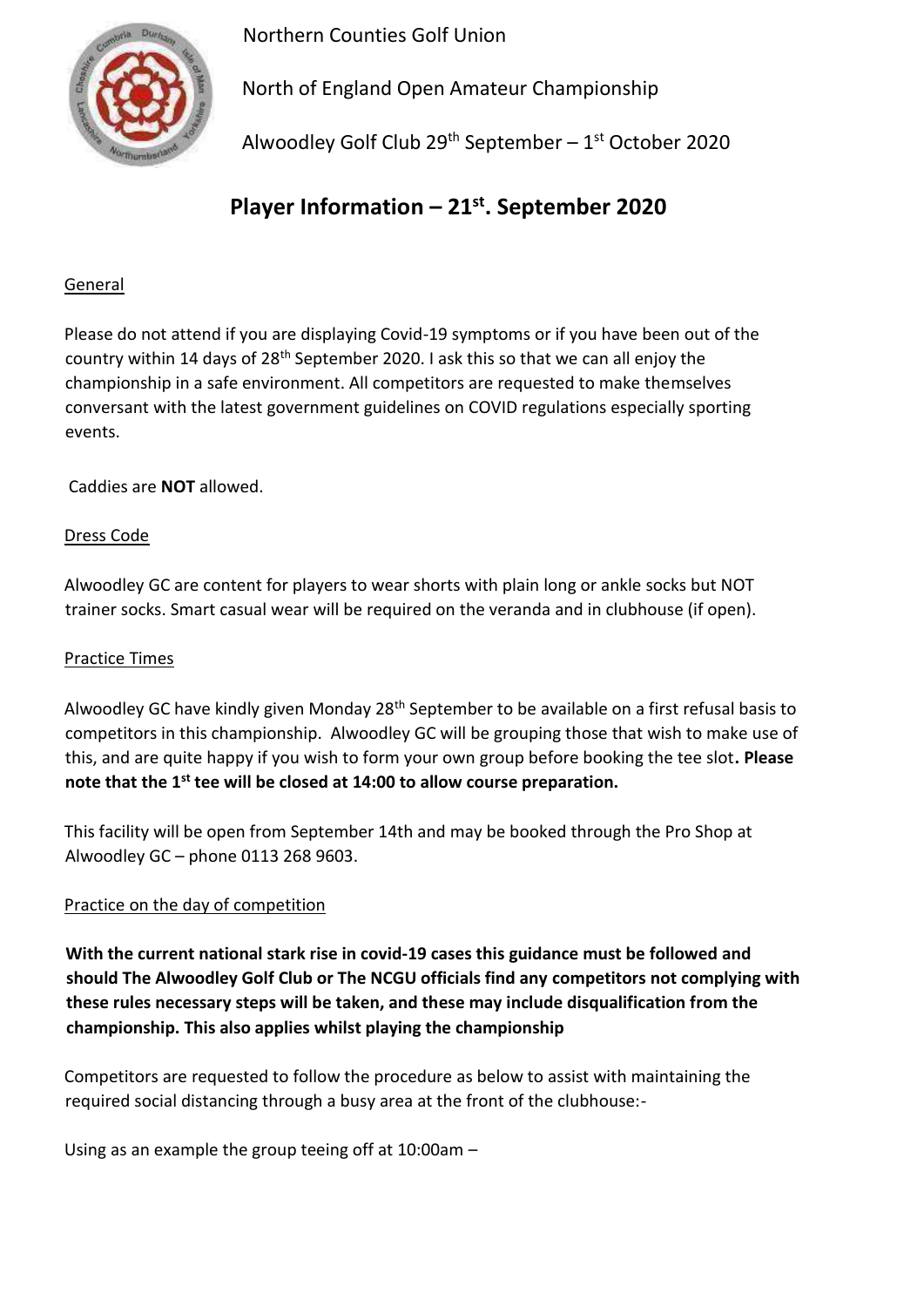- 09:55 leave the putting green to the first tee to meet the starter to be ready for your starting time, where the 10:10 group will move onto the putting green;
- 09:45 move onto the putting green where the 09:50 group will have moved to the first tee allowing only one group at a time to use the putting green;
- 09:25 arrive at the practice ground having visited the Pro Shop for refreshments etc. as the 09:40 group move to the putting green;
- 09:00 arrive at Alwoodley Golf Club and change your shoes and get clubs and other equipment ready.

Should you require additional practice time outside the allotted hour, Leeds Golf Centre [\(www.leedsgolfcentre.com\)](http://www.leedsgolfcentre.com/) have agreed the use of their driving range for competitors. This facility is very local to Alwoodley and is open from 08:00 – 21:00 daily.

The clubhouse terrace will be available to you from 1 hour prior to your tee time and for up to 1 hour after you have finished. Please remember to register your arrival at the Registration Desk as early as possible on all days.

#### Catering

The bar and a limited food menu will be available. To reduce the number of people in the clubhouse all food will be served from a catering hatch located opposite the practice putting green. All payments must be by contactless card.

## **Spectators**

To help with the social distancing challenges, especially around the clubhouse, we ask that you do not bring spectators. Please also note there will be monitors around the course to ensure social distancing is being observed. Where supporters wish to follow your progress this can be done by going to the NCGU website  $\rightarrow$  championships  $\rightarrow$  North of England Championship and clicking on 'Event Portal with Tee Times & Live Scores' and there is much information to keep them entertained.

#### Poor Weather

In the event of the threat of lightening and the need to evacuate the course please head for your car as there will be limited space within the clubhouse to enable maintaining social distancing.

## Presentation after the event

Currently being considered.

## **Remember**